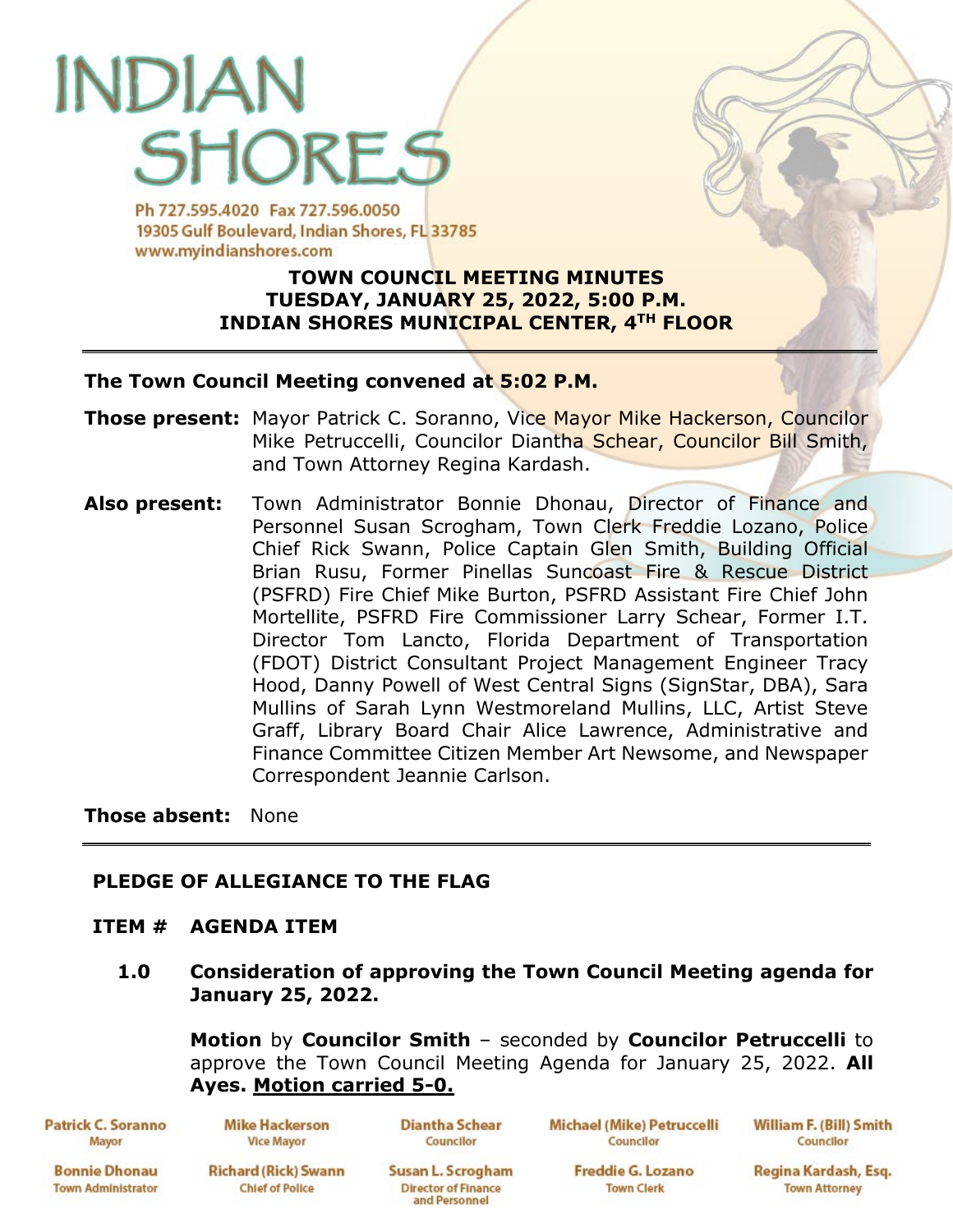# **2.0 Comments from the public on any agenda item.** None

**Fire Commissioner Schear** called attention to Item 17.0 regarding the naming of the monument. He wanted the Council to remember during their discussions that the monument project was named "James J. Lawrence Memorial Project" before the project's current version was chosen.

# **3.0 Consideration of approving the "CONSENT AGENDA" as follows:**

#### **A. MINUTES:**

- **1. Town Council Workshop, December 14, 2021.**
- **2. Town Council Meeting, December 14, 2021.**
- **3. Special Town Council Meeting, December 21, 2021.**

#### **B. RE-OCCURING EXPENSES: for December 2021.**

**Motion** by **Vice Mayor Hackerson** – seconded by **Councilor Smith** to approve the Consent Agenda items except for the December 14 meeting minutes pending more research. **All Ayes. Motion carried 5-0.**

#### **4.0 Recognition of Mike Burton's retirement as Fire Chief of Pinellas Suncoast Fire & Rescue District.**

**Mayor Soranno** and the **Council** presented a retirement award to Fire Chief Burton in appreciation for his four years of service excellence to the Town.

**Fire Chief Burton** thanked all his peers and the relationships and partnerships created while serving the community.

#### **5.0 Recognition of Tom Lancto's retirement as I.T. Director.**

**Mayor Soranno** and the **Council** presented a retirement award to Mr. Lancto for his 16 years of outstanding performance and service as the I.T. Director.

# **6.0 Consideration of revised typical section of the Florida Department of Transportation (FDOT) Sidewalk Feasibility Study.**

**Motion** by **Vice Mayor Hackerson** – seconded by **Councilor Petruccelli** to table the consideration of the revised typical section. **All Ayes. Motion carried 5-0.**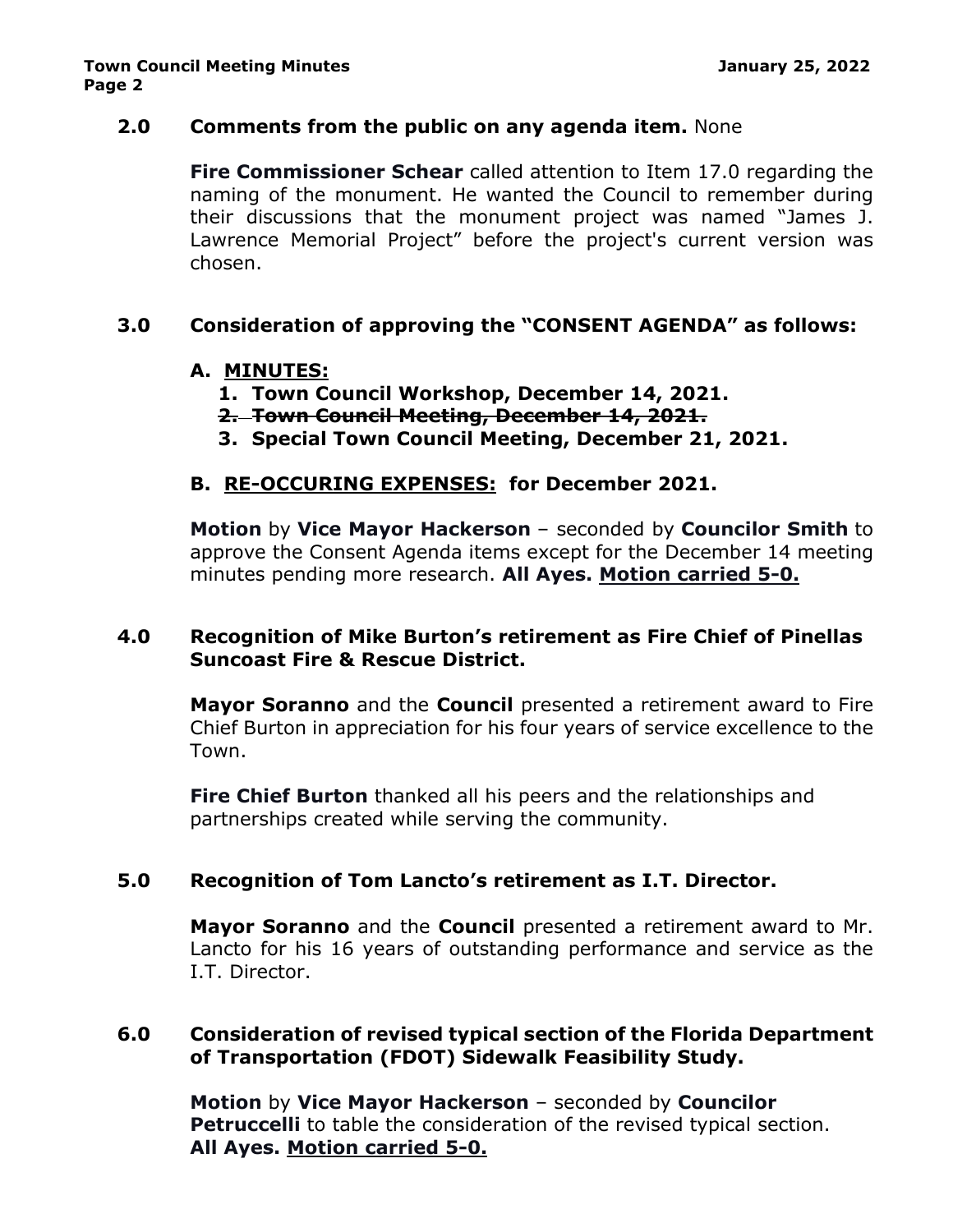#### **7.0 Correspondence.**

• **A thank you letter and certificate from Keep Pinellas Beautiful to Indian Shores for their contribution and support of their organization.**

# **8.0 Report from the Town Attorney.**

**Attorney Kardash** will be requesting one-on-one meetings with each Council Member regarding Town Attorney Services.

#### **9.0 Report from the Fire Chief.**

**Assistant Fire Chief Mortellite** presented the 2021 Response Summary Report for Fire Chief Davidson who was in Tallahassee for Special District meetings.

In 2021, Indian Shores had 478 service calls for the Fire Department. Two hundred twelve service calls were for medical incidences with 4 minutes and 9 seconds average response times. One hundred seventeen calls were for Fire incidences with average response times of 4 minutes and 59 seconds.

# **10.0 PUBLIC HEARING**: **RESOLUTION 01-2022.**

**A RESOLUTION OF THE TOWN OF INDIAN SHORES, FLORIDA, DECLARING DIANTHA SCHEAR AND WILLIAM F. SMITH TO HAVE BEEN ELECTED COUNCIL MEMBERS OF INDIAN SHORES, FLORIDA, FOR A THREE-YEAR TERM, AS A RESULT OF BEING UNOPPOSED FOR THE RESPECTIVE POSITIONS IN THE MUNICIPAL ELECTION SCHEDULED FOR MARCH 15, 2022.**

**Attorney Kardash** read Resolution 01-2022 by title.

**Mayor Soranno** opened the hearing for public comments, which there were none.

**Motion** by **Councilor Petruccelli** – seconded by **Vice Mayor Hackerson** to approve Resolution 01-2022.

# **Council polled. All Ayes. Motion carried 5-0.**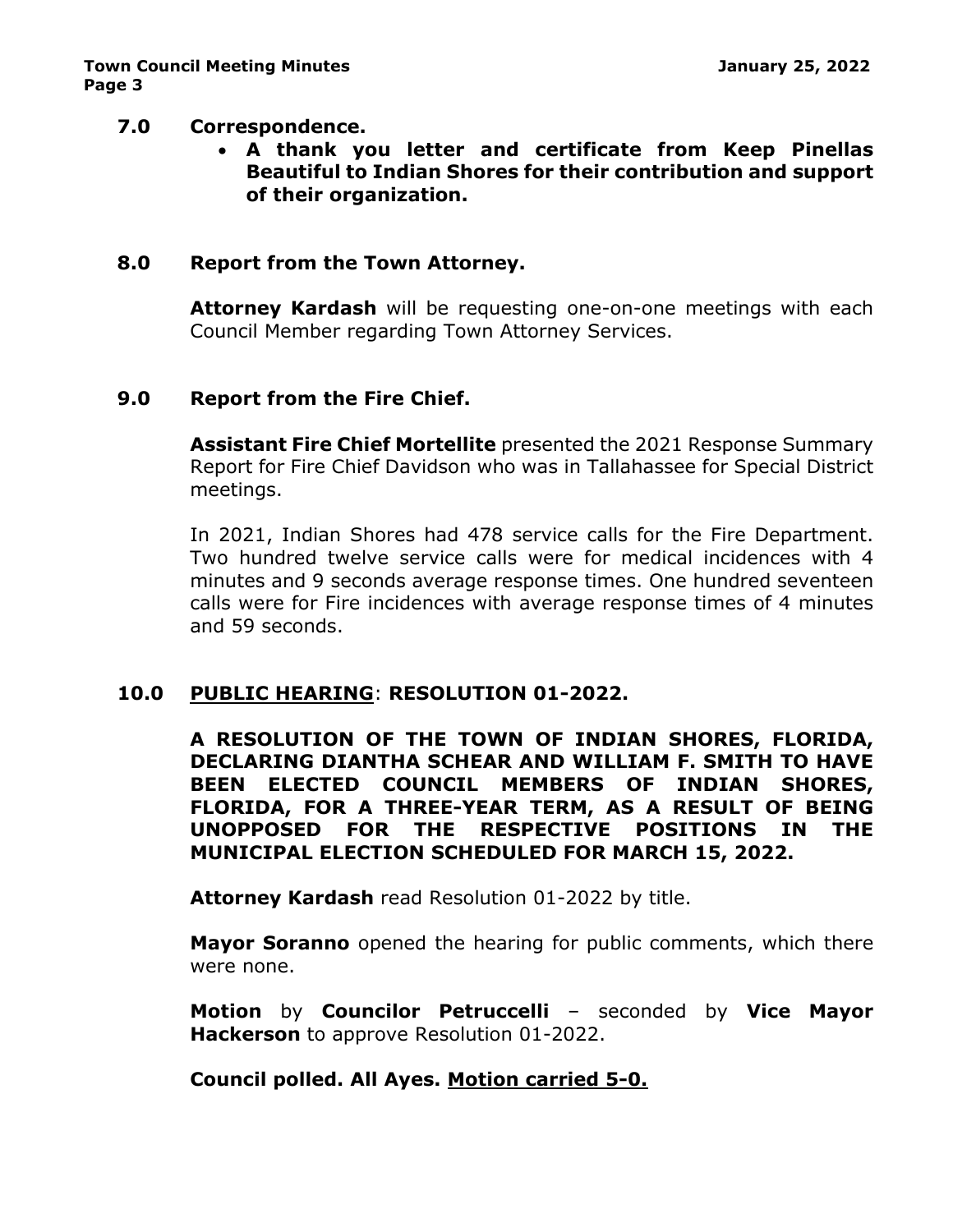#### **11.0 PUBLIC HEARING**: **RESOLUTION 02-2022**

**A RESOLUTION OF THE TOWN OF INDIAN SHORES, FLORIDA, REVISING RESOLUTION 05-2021, A SCHEDULE OF VIOLATIONS AND FINES PURSUANT TO SECTION 2-213 OF THE TOWN CODE OF ORDINANCES; AUTHORIZING IMPOSITION OF SAID FINES FOR VIOLATIONS OF CERTAIN TOWN CODES ENFORCED THROUGH THE TOWN'S CODE ENFORCEMENT PROCESS; DESIGNATING SPECIFIC TOWN DEPARTMENTS RESPONSIBLE FOR THE ISSUANCE OF CITATIONS; PROVIDING FOR REPEAL OF RESOLUTIONS OR PARTS OF RESOLUTIONS INCONSISTENT HEREWITH; PROVIDING FOR SEVERABILITY; PROVIDING FOR AN EFFECTIVE DATE.**

**Attorney Kardash** read Resolution 02-2022 by title.

Additional provisions were included in the beach access signs currently in production that were not included in the administrative citation process previously adopted by the Town. Therefore, the Town's fine resolution and schedule were revised to include those specific violations so that all citations can be issued appropriately.

**Mayor Soranno** opened the hearing for public comments, which there were none.

**Motion** by **Vice Mayor Hackerson** – seconded by **Councilor Petruccelli** to approve Resolution 02-2022.

**Council polled. All Ayes. Motion carried 5-0.**

# **12.0 Consideration of extending the Families First Coronavirus Response Act for Town employees with FFCRA time remaining.**

**Motion** by **Councilor Schear** – seconded by **Councilor Petruccelli** to approve the extension of the Families First Coronavirus Response Act for Town employees with FFCRA time remaining. **All Ayes. Motion carried 5-0.**

# **13.0 Consideration of auditor selection committee.**

Discussion at an earlier workshop concluded with a consensus to bring additional recommendations for auditor selection committee members for consideration at a future Council meeting.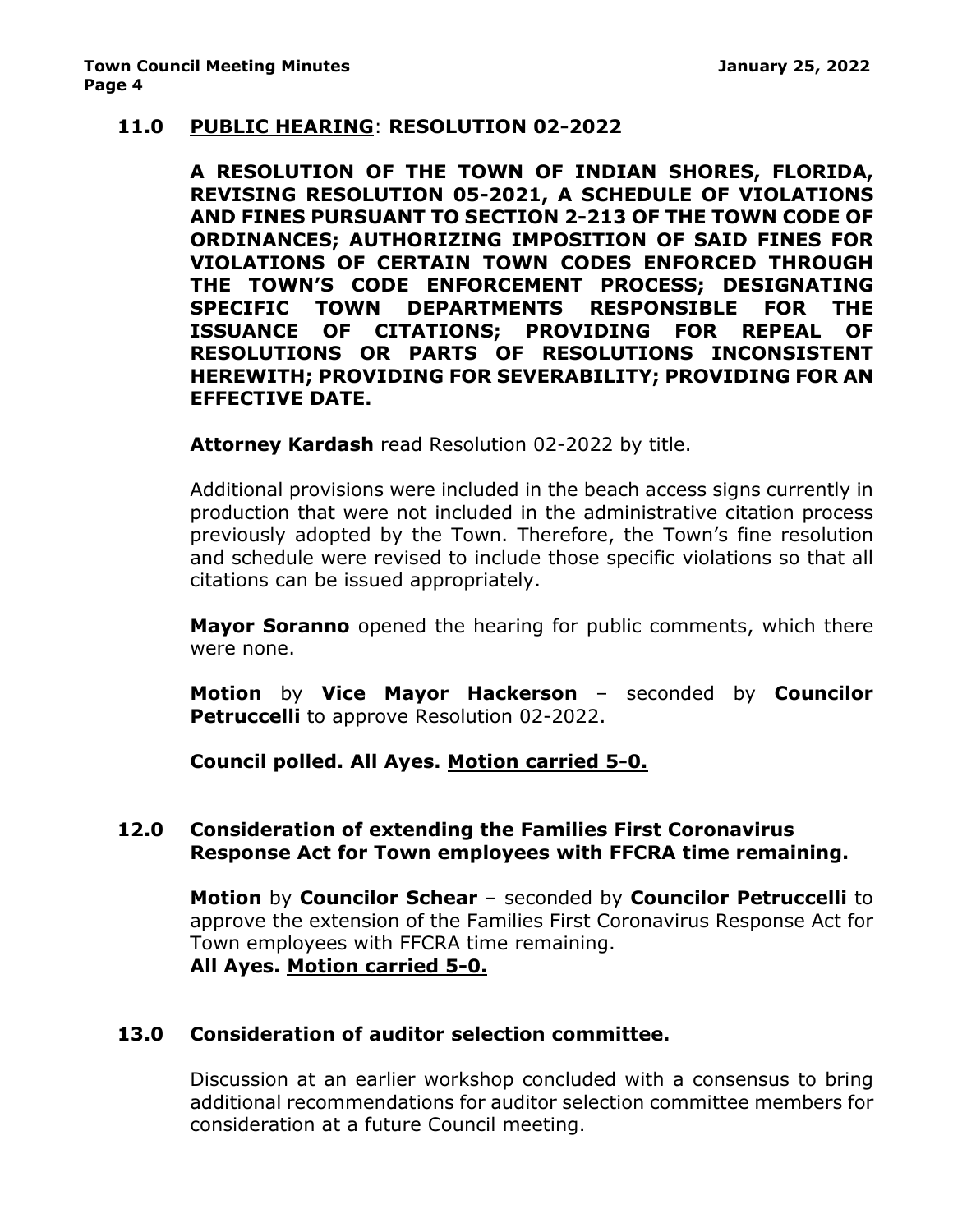**Motion** by **Councilor Schear** – seconded by **Councilor Petruccelli** to table the consideration for a future meeting. **All Ayes. Motion carried 5-0.**

#### **14.0 Consideration of approval of the revised laser etching for the monument arch.**

**Mr. Powell** brought a laser-etched sample panel to a previous Council meeting for the Monument arch. At that time, the Council was not in favor of the sample as it was difficult to see the etched image. He brought back the original sample panel, a higher resolution etched panel, and another panel with a digital vinyl print for review. He explained that disproportionate fading due to the outdoor location of the arch will happen with the digital print and will require replacing every 5 - 7 years. With the laser etching process, the image is engraved in the metal, providing longevity to the etched images.

**Motion** by **Councilor Schear** – seconded by **Vice Mayor Hackerson** to approve the higher resolution etching for the Monument arch. **All Ayes. Motion carried 5-0.**

# **15.0 Consideration of Timeline Graphic for Monument Arch.**

**Ms. Mullins** presented the timeline graphics that illustrated when the Indian tribes inhabited Florida and events happening around the world during the same period. The references on the timeline came from the Smithsonian Institute.

**Mayor Soranno** prefers that the timeline show more relevant references that people can easily identify. His opinion was some of the timeline events might affect the intent of the monument, which is to celebrate family and the Tocobaga Indians who are the forebearers of this area.

**Councilor Petruccelli** understands Ms. Mullins' vision. However, he would like to see more events related to North America on the timeline.

**Councilor Smith** agreed with the timeline and thought that the references were useful.

**Ms. Mullins** stated that items could be removed but not added to the timeline due to the limited space. Archaeologist Dr. Robert Austin from Weedon Island recommended the war references. He felt that they were important to Florida's history so people understand why the tribes are now extinct.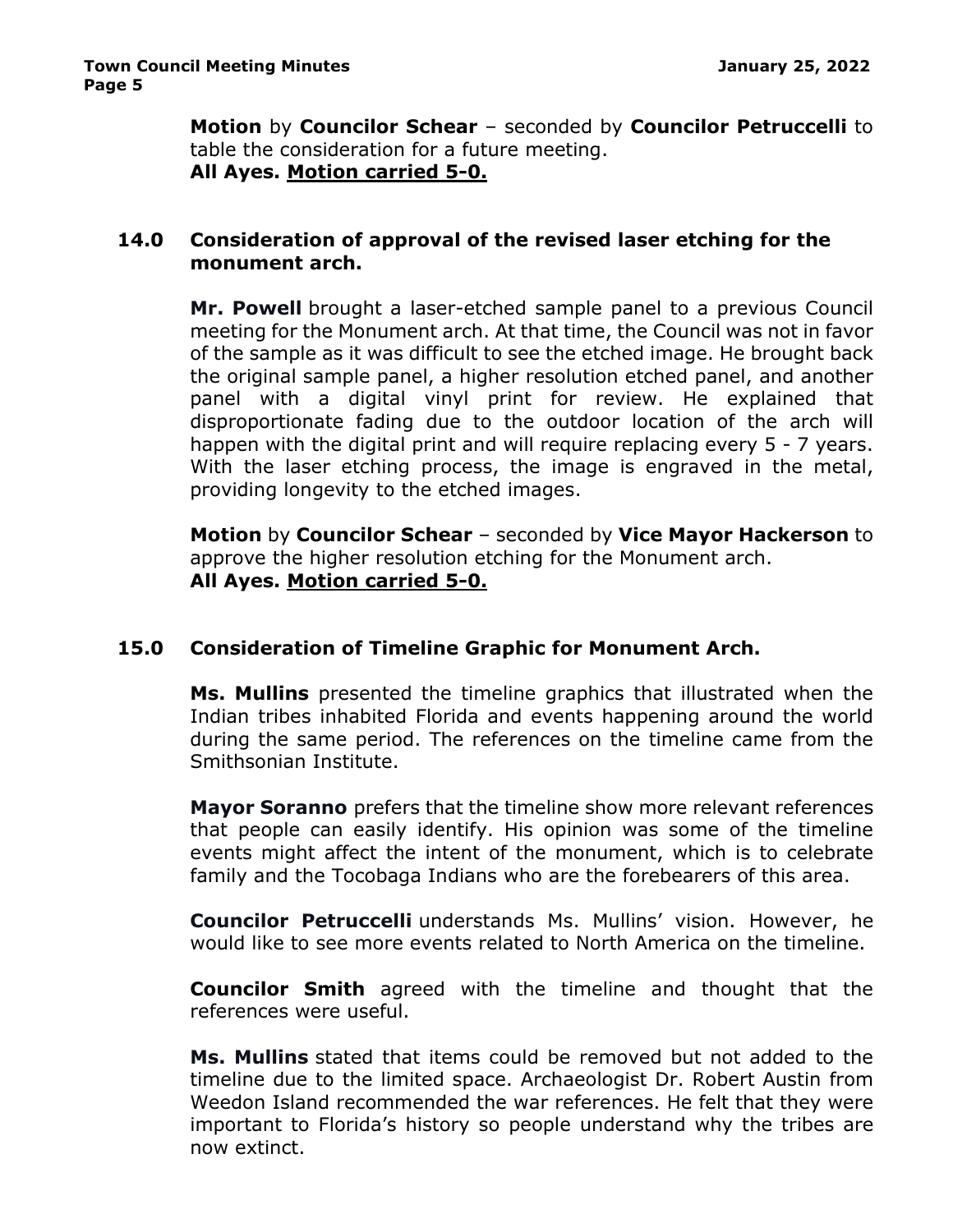**Motion** by **Councilor Smith** – seconded by **Councilor Schear** to approve the timeline as presented.

# **Council polled. Motion carried 3-2 (Opposed by Mayor Soranno and Councilor Petruccelli).**

# **16.0 Consideration of Monument Kiosk Infographics.**

**Vice Mayor Hackerson** listed the edits needed for Sign 2:

- Revise verbiage for Panfilo De Narvaez to "landed in Tampa Bay, starting a procession of Spanish explorers on the western coast of Florida.
- Revise the verbiage under Indigenous Homelands to "Tocobaga people resided on this land over \*10,000 years ago. We honor and respect their hard work and sacrifice and commit to continuing to become better stewards of the land we inhabit."

\*It was pointed out that the "10,000 years" did not match what is on the timeline graphic approved earlier for the Tocobaga Indians, which states 900-1400 AD. Ms. Mullins will have it corrected.

**Motion** by **Vice Mayor Hackerson** – seconded by **Councilor Smith** to approve the Monument Kiosk Infographics with the three edits as defined.

# **Council polled. All Ayes. Motion carried 5-0.**

# **17.0 Consideration of Monument name.**

**Councilor Schear** mentioned that along with all of the contributions former Mayor James Lawrence gave to the beach communities, he was also instrumental in working with the county to budget Penny for Pinellas monies to fund the Gulf Boulevard Beautification project. She recommended naming the monument after Mayor Lawrence.

**Councilor Petruccelli** thought that the monument should be named accordingly to also pay tribute to all veterans and military service personnel.

**Motion** by **Councilor Schear** – seconded by **Vice Mayor Hackerson** to name the monument the "James J. Lawrence Veterans Memorial Park".

# **Council polled. All Ayes. Motion carried 5-0.**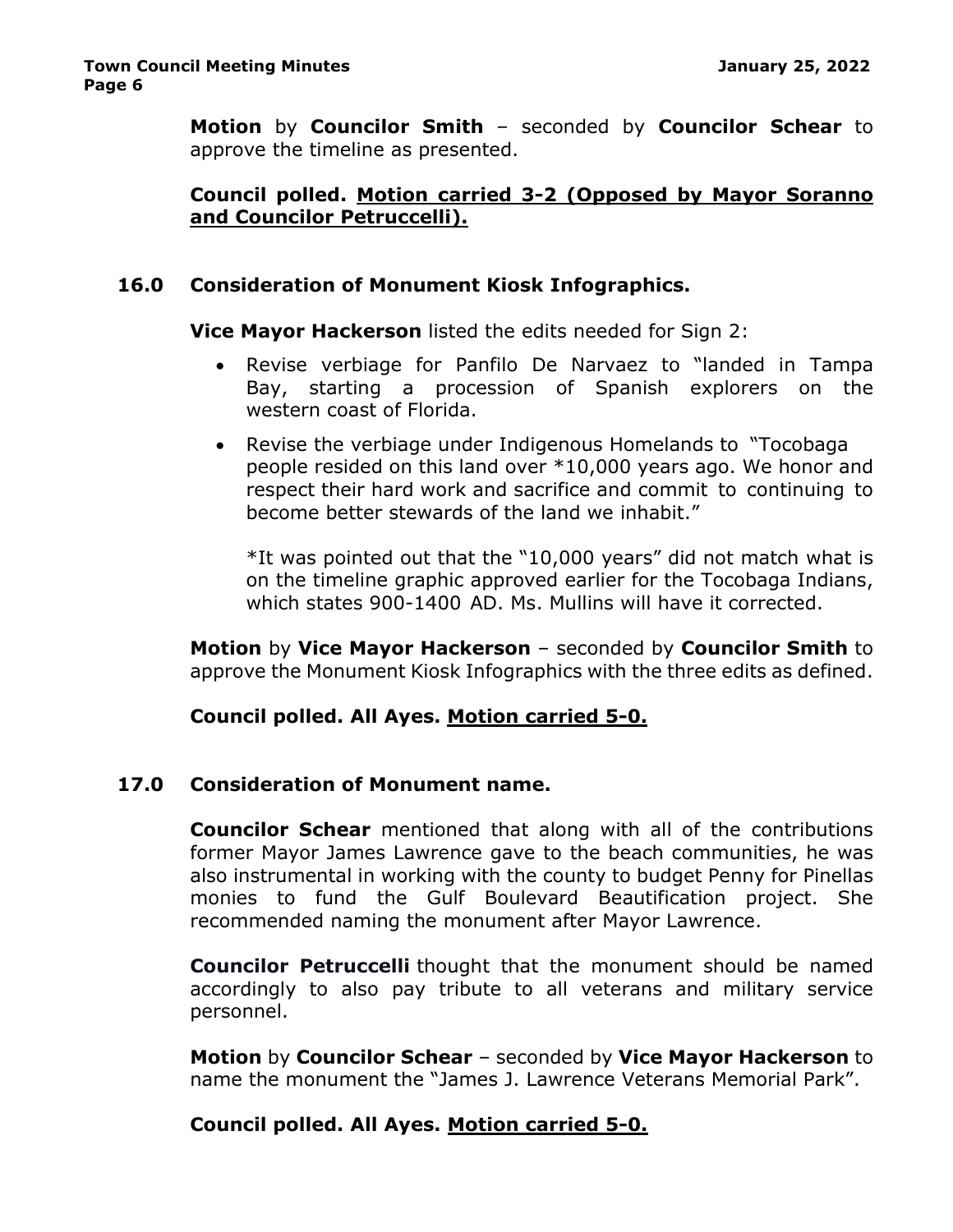# **18.0 Consideration of moving forward or cancelling St. Patrick's Day Festival.**

Although the Omicron variant case numbers are going down, the festival is only 46 days away. The Department Heads agreed that there is not enough time to prepare for the festival and work on the backlog of items needed to be completed to maintain regular Town operations. In addition, only eight vendors signed up to participate.

Most of the Council members agreed that there is not enough time to organize and prepare for the festival.

**Councilor Schear** mentioned discussing a Memorial Day Picnic at the next meeting.

**Motion** by **Vice Mayor Hackerson** – seconded by **Councilor Schear** to cancel the 2022 St. Patrick's Day Festival.

# **Council polled. Motion carried 4-1 (Opposed by Councilor Petruccelli).**

# **19.0 Report from the Building Official for December 2021.**

**Mr. Rusu** reported that December was a good month. There were 41 permits and 104 inspections with a total valuation of \$1,612,046.01, and an additional \$23,140.26 in Building fees collected.

# **20.0 Report from the Town Administrator.**

**Ms. Dhonau** reported that the beach access signs are in production. The concrete pour at the monument site is completed. She asked if the Council had thoughts on sending out information regarding the monument prior to its completion.

The **Council** reached a **consensus** that it is too early to send information out.

# **21.0 Consideration of approving the Financial Statement for period ending November 2021.**

**Ms. Scrogham** let the report stand. There were no questions from the Council.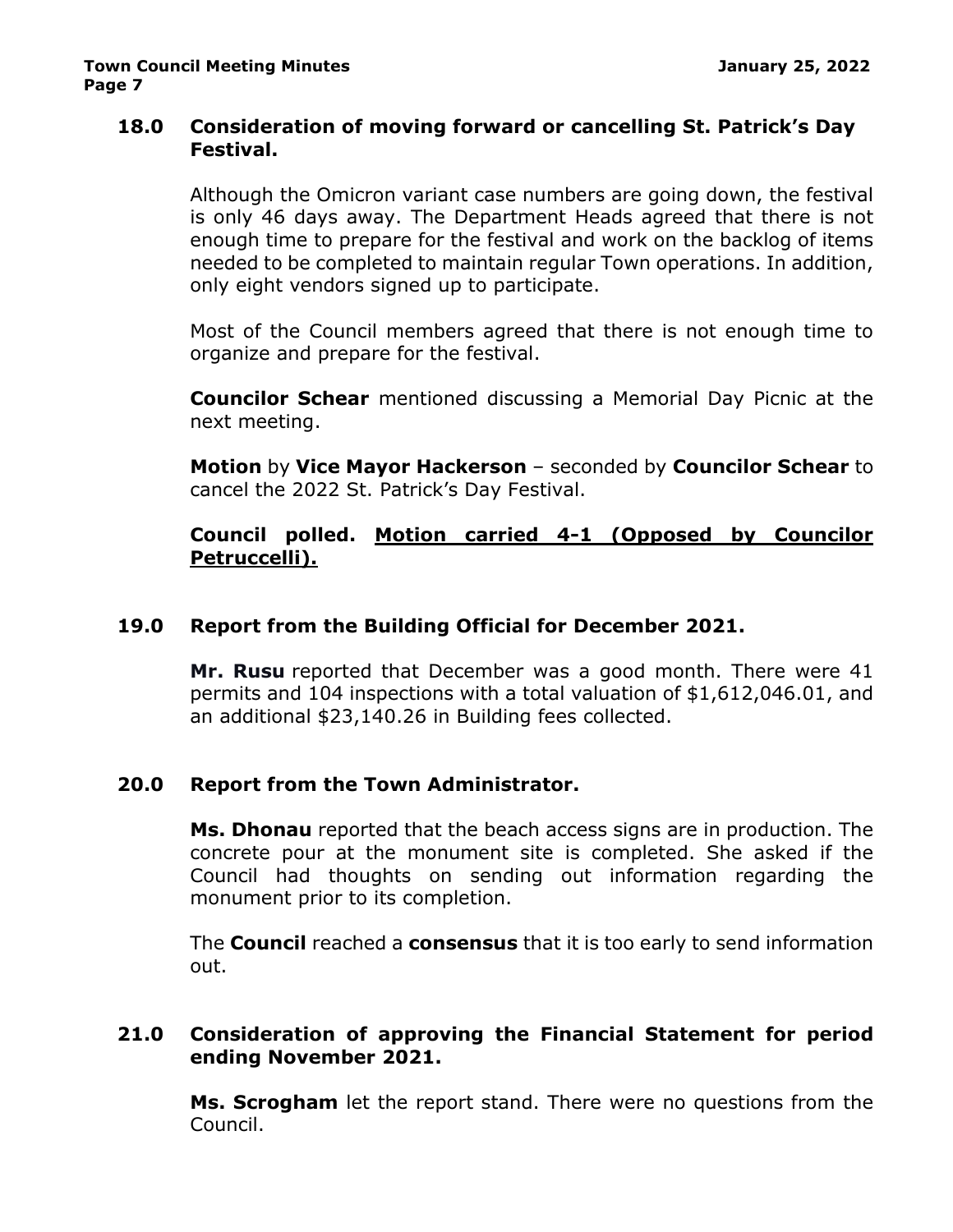**Motion** by **Councilor Smith** – seconded by **Councilor Schear** to approve the Financial Statement for period ending November 2021. **All Ayes. Motion carried 5-0.**

#### **22.0 Report from the Fire Commissioner.**

**Fire Commissioner Schear** reported that the Fire Department's new fire truck for Station 26 has arrived and is parked at Station 28. The fire truck is being retrofitted with equipment to prepare for deployment within the next month. The search for a new fire station location continues.

#### **23.0 Police activity report for December 2021.**

**Chief Swann** reported that they attended 46 events in November and December last year. He provided a brief overview of the Directed Patrol Program implemented to provide timely information on reported activities around the community to the Town Council and Town Commissioners of Redington Shores.

#### **24.0 Citizen's comments on any subject.**

**Library Board Chair Alice Lawrence** reported having a successful Book Sale at the recent Sunday Morning Market, with \$200 plus collected in book sales. The Library staff is looking forward to providing curbside service as soon as possible. They are ready for business.

#### **25.0 Council members' comments on any subject.**

**Councilor Schear** would like everyone to begin thinking about the Memorial Day Picnic plans. She will be representing the Town at the Keep Pinellas Beautiful Awards Recognition Luncheon on February 4th. A Read & Feed is tentatively scheduled for February 16th, pending status on the pandemic and Town Hall closure.

**Councilor Petruccelli** commented on how individuals need to decide how they deal with the pandemic in their own way.

**Councilor Smith** appreciated and thanked the staff for continuing with daily operations during this difficult time.

#### **Mayor Soranno and Vice Mayor Hackerson** concurred.